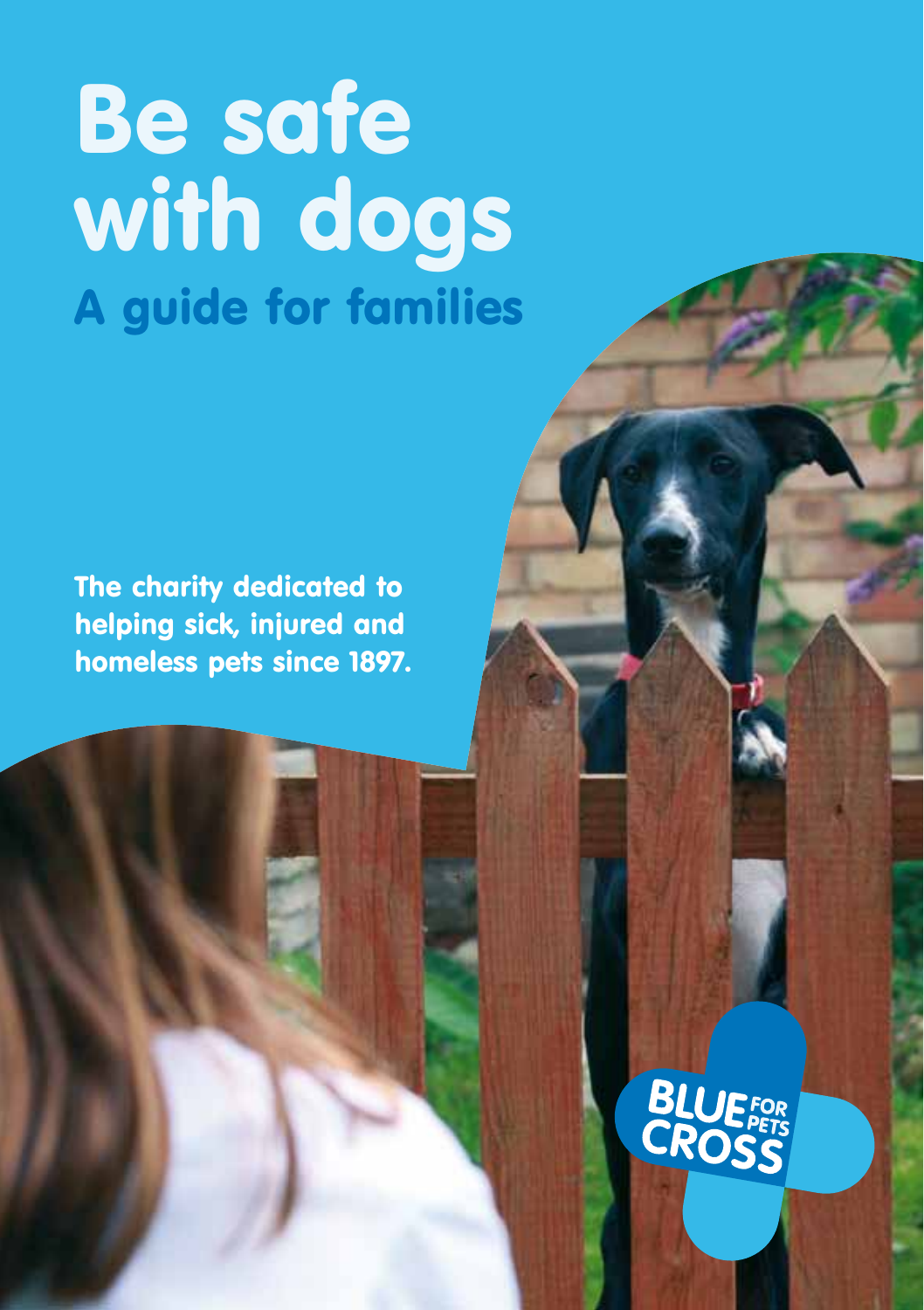## Be safe with dogs

There are over seven million dogs in the UK and many of them are bought for companionship and as family pets. It is important that children understand how to behave around the dogs in their homes and in their community so they can enjoy their company and remain safe.

#### Benefits of having a dog

#### There are many benefits of having a dog in the family:

- Children with pets have better selfesteem, empathy and social skills
- They provide loyalty
- There is a reduction of incidence of allergies and asthma when the baby has a cat or dog in the home in their first year of life. The children should also have a better immune system.
- Walking your dog and caring for it brings an increase in exercise
- Petting a dog or cat can reduce anxiety and owning a pet can aid relaxation. Dog owners tend to have lower blood pressure and cholesterol levels. They also suffer fewer medical problems generally.
- Children can learn about responsibility, compassion and respect for another living thing

However, we often hear in the media of children getting bitten by dogs. We have put together this booklet to help you to understand more about dog behaviour and how to teach your children to stay safe around dogs.

#### The reasons dogs bite:

- They are protecting themselves or their property
	- They may be in pain
		- They may feel trapped
			- They may have been surprised by your actions
			- They may be very excited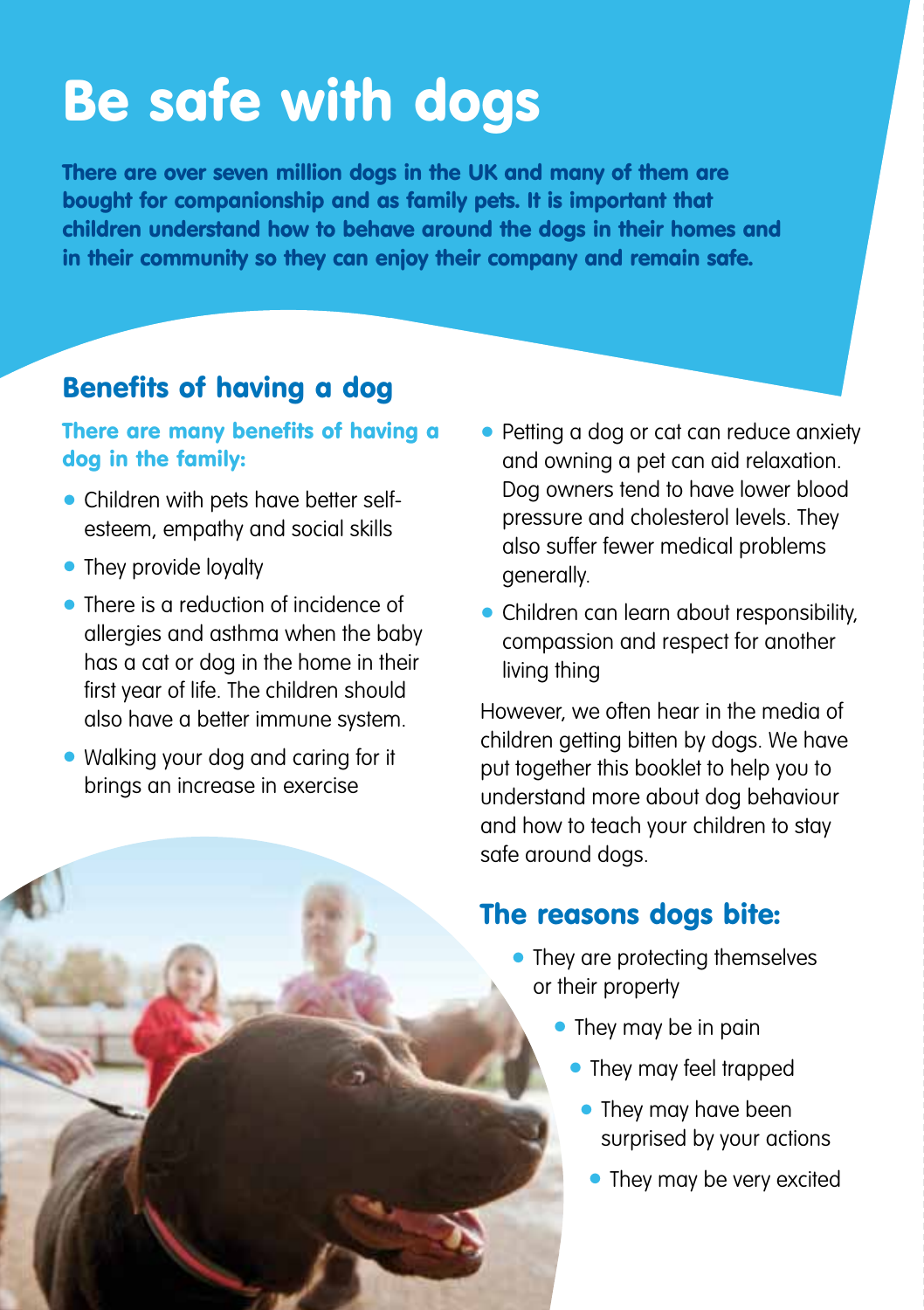#### Of the people who get bitten:

- 70 per cent of dog bites happen in the home
- 80 per cent are bitten by dogs that they regularly meet. With children, this is probably because they are overfamiliar with the dog and don't stick to the house rules on how to behave around dogs.
- Remember that even the mildest dog may bite in a given situation so it is important for the children to 'think dog'

#### Dog body language – read the signs

These illustrations will help you to understand what the dog is trying to tell you:

- Happy to meet you
- I'm not sure about you yet (please keep away)
- Go away

As a general rule never approach a dog that has a stiff body posture. Relaxed dogs are safer.

If a dog walks away or backs away from you, it does not want you close.

### Go away



This dog is afraid. He cowers away and may hide under furniture. Ears flat back. He may show his teeth, snarl or growl.



This dog is bold and stands his ground. The hair on his back is raised and his body is tense.



This dog feels vulnerable and wants you to keep away. He will move further from you and then roll on his back. If you move closer he may bite to drive you away.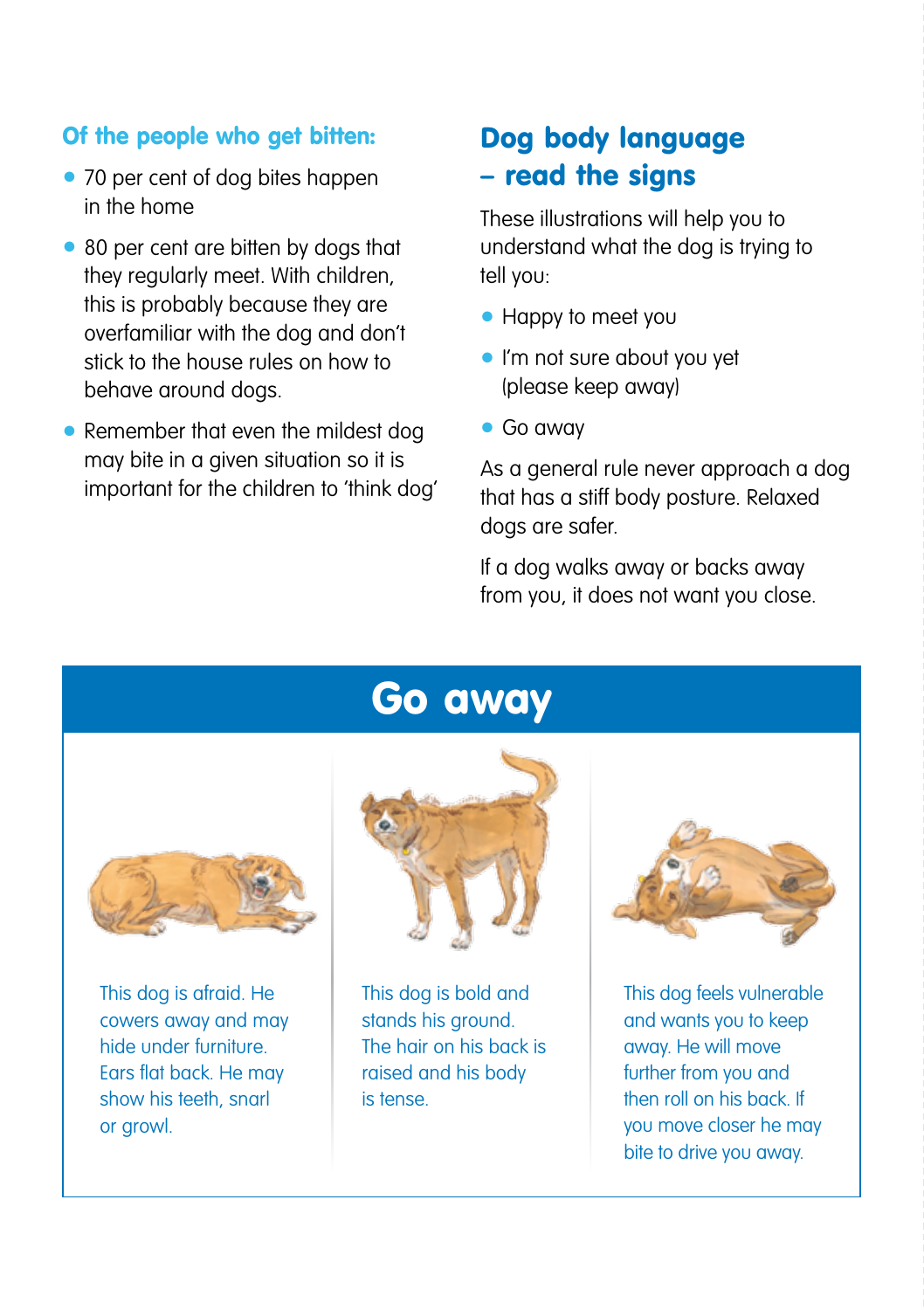## I'm not sure about you yet



This dog moves slowly and he has his head lowered. He raises his paw and may lick his lips to show he is a little uncertain.



This dog moves away from you with his head below the line of his shoulders. His tail is tucked away and he may glance over his shoulder showing the white of his eve.



Again his head is lowered and his tail is tucked away. He looks at you sideways and may yawn to show he is not certain.

#### Seeing the world from the dog's viewpoint

Some of the things that a child might want to do with a dog may be seen as a threat even if the child is trying to be friendly.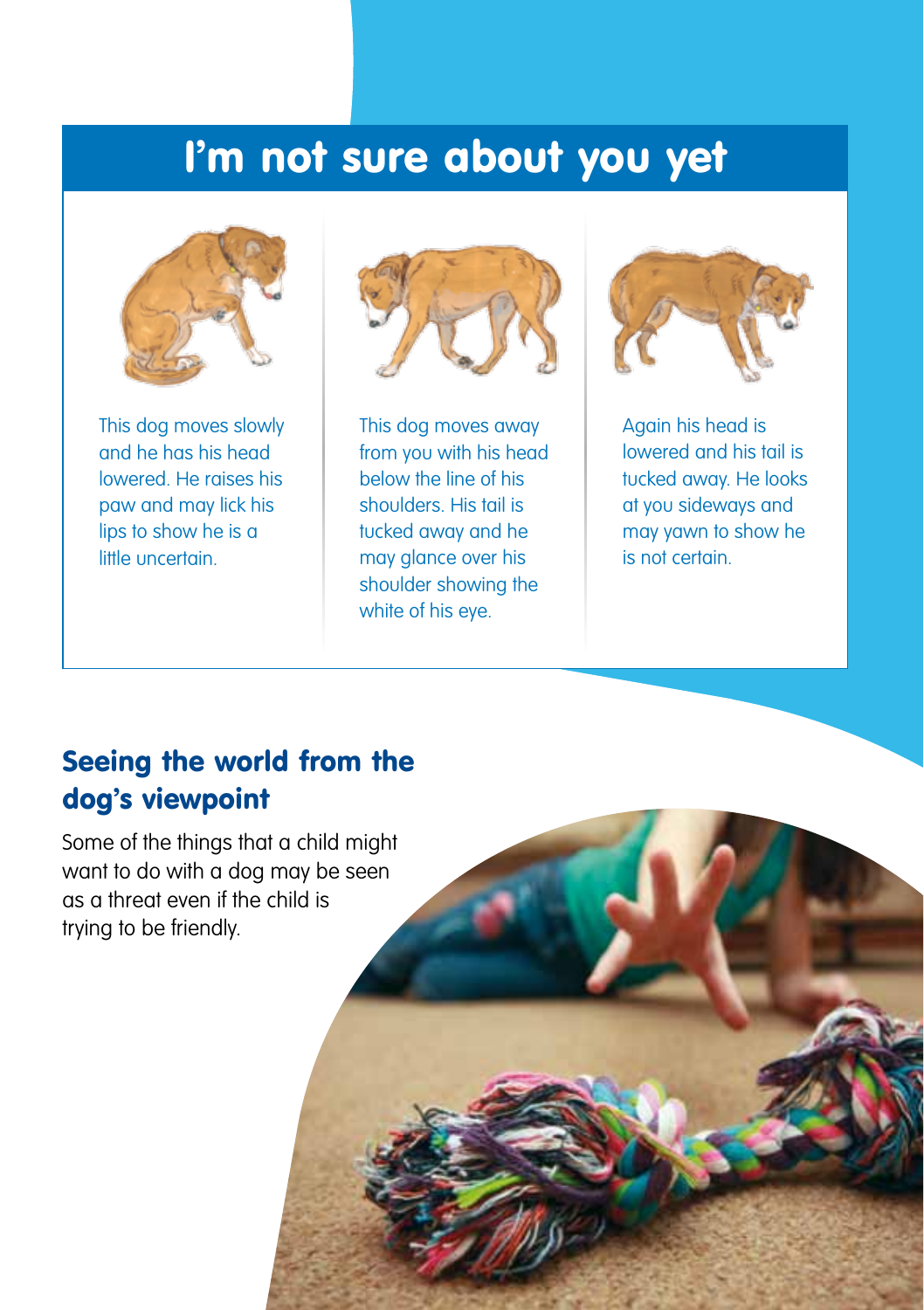#### Consider the following situations:

- The child wants to cuddle the cute dog with the big wide eyes
- The child wants to take the dog's toy away from it so they can play a game
- The child wants to get into the bed with the dog
- The child goes to comfort the dog that is hiding under the table

## Happy to meet you



He has a relaxed body, ears forward or relaxed and a hanging tongue. His tail and body are wagging.



His play bow is inviting you to play. His front legs are straight forward with the back end raised. Tail high and wagging. He may bark to get your attention.



Tail wagging. His face is interested and alert. He has a relaxed jaw with hanging tongue.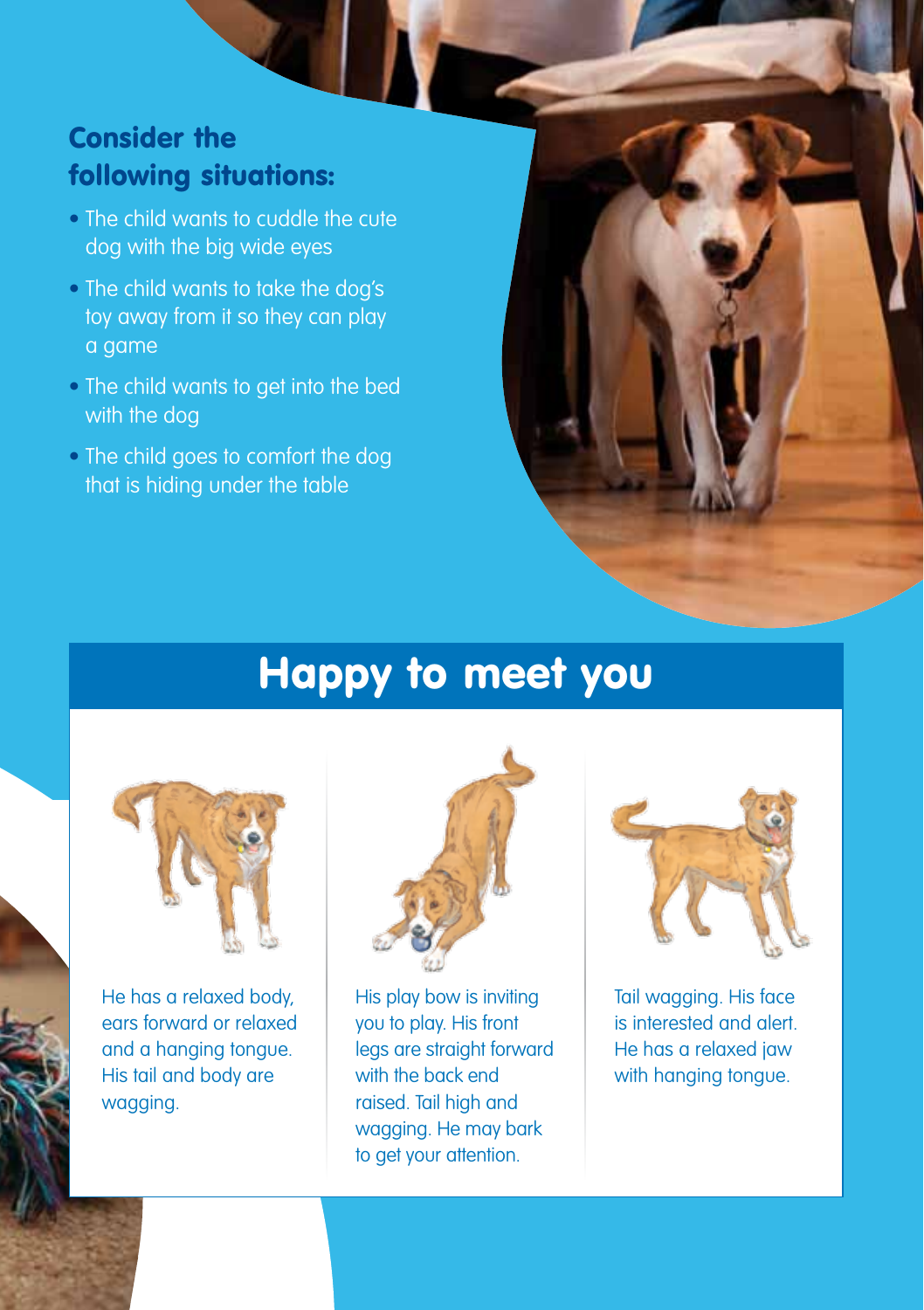

#### Rules when we are out and about

- Always ask before approaching any dog. Ask the owner where on the body to stroke the dog.
- Never touch a dog that is left alone outside a shop or similar situation
- Don't enter a garden if a dog is loose, even if you know it
- Never run or shout around a dog. Always walk past calmly
- Do not hug a dog. How would you feel if a stranger hugged you?

#### So how should we behave around dogs?

Always be calm, quiet and move slowly around pets.

#### When meeting a dog:

- Ask the owner if it is OK to stroke the dog
- Let the dog sniff your hand, don't move your hand towards the dog
- If the dog seems happy with this, stroke the dog on the shoulder or chest

#### If a strange dog runs up to you or if the dog you are visiting is very excited to see you:

- Stand still
- Make no noise
- Drop food or toys you are carrying away from you
- Fold your arms
- Look away from the dog
- Move away slowly. Never run.

This will make you very boring to the dog and help him to calm down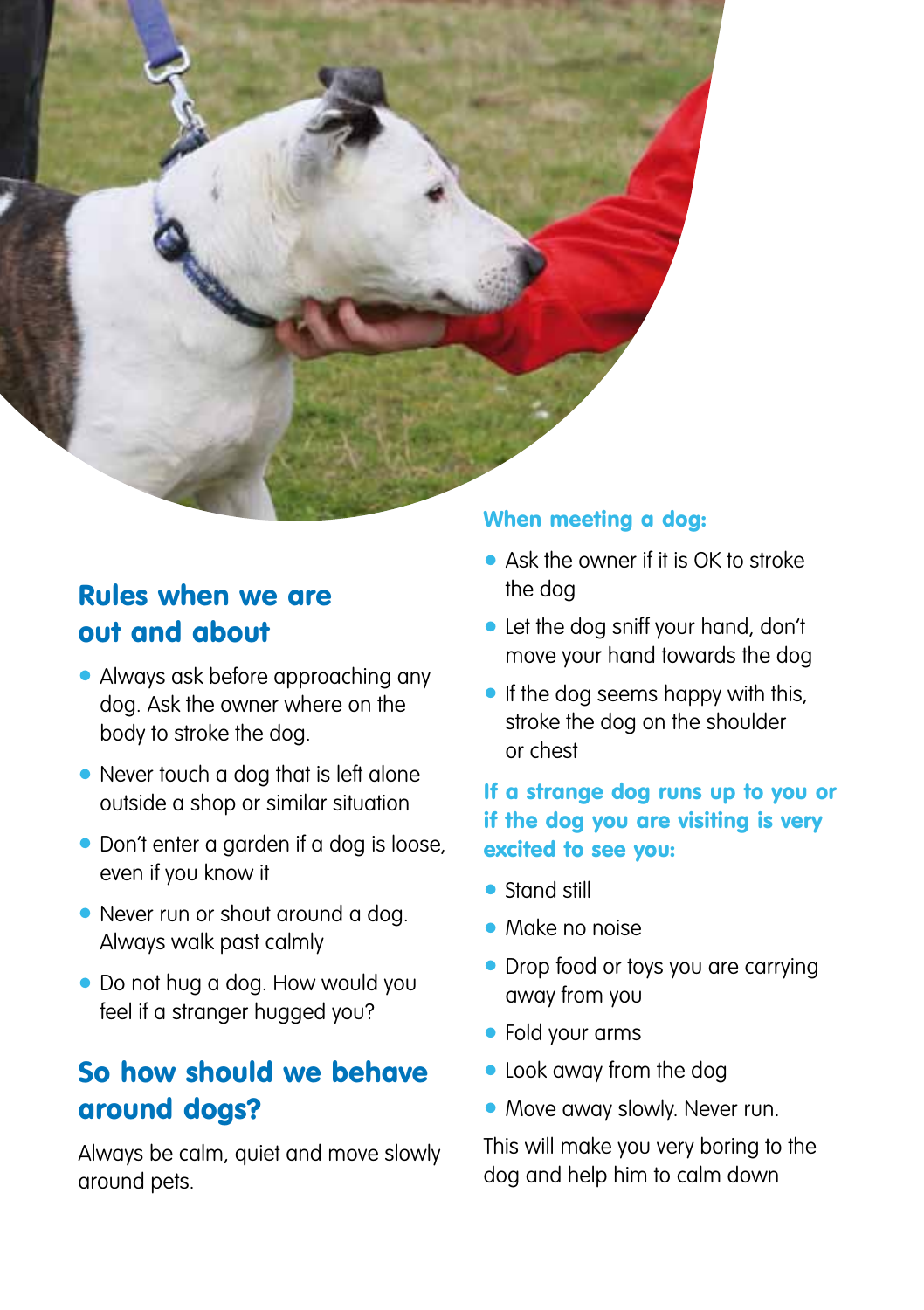#### If you are knocked to the ground:

- Roll up into a ball with your face to the ground
- Make no sound
- Cover your face with your hands

#### Establish house rules:

The aim of these rules is to keep children safe. It is important that all members of the household and all visitors stick to these rules.

Children need to be supervised when they are around dogs.

#### To stay safe they should not approach when the dog:

- is eating
- has a toy
- has puppies
- is sleeping
- is in bed or under a chair or table
- is sick or injured
- is trying to move away

#### Have clear rules about where dogs are allowed.

• Every member of the household should train, groom and feed your dog

- Do not allow chase games or wrestling games between children and your dog. Your dog may become too excited and hurt someone.
- Never sneak up and surprise a dog
- Do not allow anyone to tease a dog
- Never hit or hurt a dog
- Never allow the dog to mouth your skin or clothes. Your dog must never think that it is OK to touch your skin or clothes with his teeth.

### Other Blue Cross leaflets that you may find useful

- Choosing the right dog (D1)
- Training your dog (D16)
- Introducing your dog to the family (D18)
- How to play with your dog (D23)
- Your dog and your baby (D25)